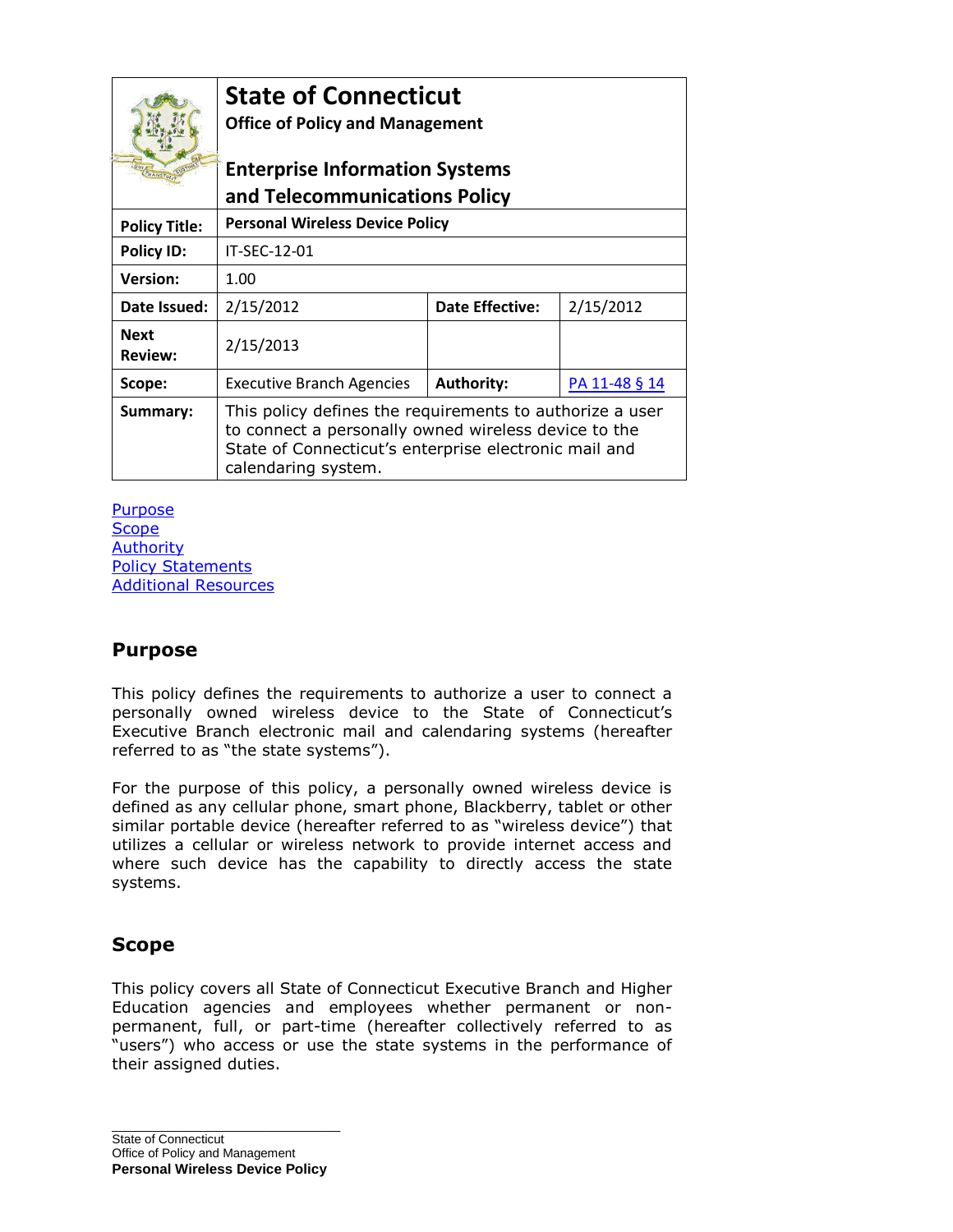This policy does not apply to the Judicial or Legislative Branches of government. However, these branches may consider adopting any or all parts of this policy for use within their own branches.

# <span id="page-1-0"></span>**Authority**

In accordance with [P.A. 11-48 Sec. 14,](http://www.cga.ct.gov/2011/ACT/PA/2011PA-00048-R00HB-06651-PA.htm) the Office of Policy and Management (OPM) is responsible for developing and implementing an integrated set of policies governing the use of information and telecommunications systems for state executive branch agencies.

## <span id="page-1-1"></span>**Policy Statements**

- 1. As necessary, agencies may establish or impose additional restrictions related to this policy that may be in the best interests of that agency. Any agency imposing additional restrictions must do so in written policy form, a copy of which is to be provided to the Office of Policy and Management and the affected employees, prior to the effective date of that agency policy. No agency policy may be less restrictive than this policy. The Director of Human Resources (or person serving in this capacity) within each State agency is responsible for addressing individual employee questions concerning this policy. The [Office of Labor Relations](http://www.ct.gov/opm/cwp/view.asp?a=2992&q=383224&opmNav_GID=1792) will serve as consultant to agencies in this regard.
- 2. Users, at their request, may be granted the authority to configure their personally-owned wireless devices to access the email and calendar system, under the following conditions:
	- The user understands and agrees that any such request is considered a personal convenience for the user and as such, the State will not reimburse or otherwise compensate the user for any costs associated with such access. Such costs may include, but are not limited to, monthly call and data plans, long distance calling charges, additional data or roaming fees, charges for excess minutes or usage, equipment, surcharges and any applicable fees or taxes
	- The user must complete a "Request to Use a Personal Wireless Device" form and receive the approval of their agency head or their designee prior to any such request being granted. The form will include the user's responsibilities described in this policy, the implementation procedures and any more restrictive agency policies.
	- The user understands that they may be held liable for any criminal and/or civil penalties that may result due to loss, theft or misuse of the confidential information accessed and/or stored on the personal device.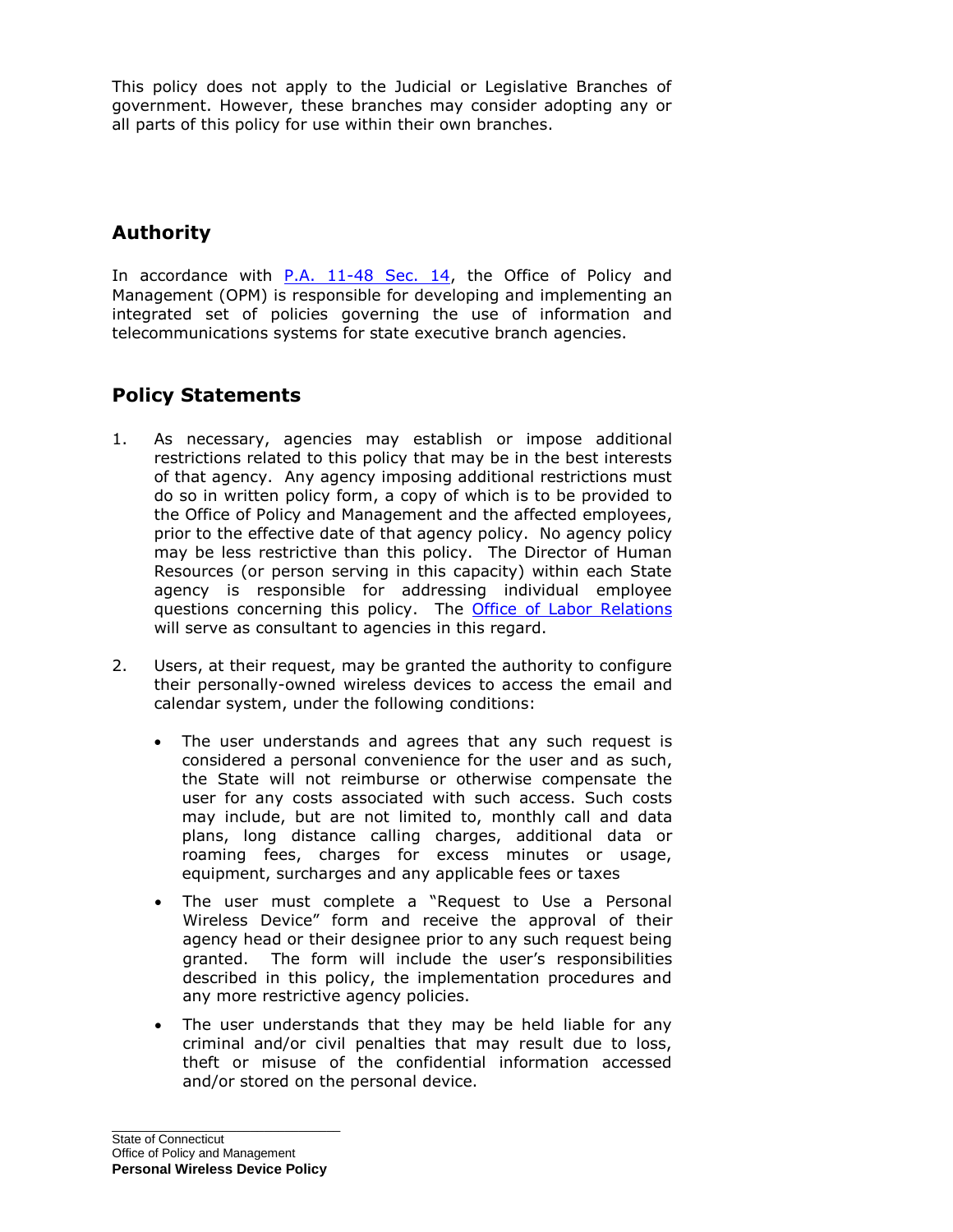- When accessing the state email and calendar system, users recognize that the information being accessed by their wireless device is State property. Therefore, information created, sent, received, accessed or stored using a personal wireless device remains the property of the State.
- Users agree to secure their wireless devices using a PIN, security pattern, password or other form of authentication as may be provided by the device manufacturer.
- All activities involving the use of the state email and calendar system is considered state business. Therefore, users should be aware that they have no expectation of privacy in the use of these state resources. Users must also be aware that information stored, created, sent or received via State systems is subject to the Freedom of Information Act.
- The user understands that they shall not be entitled to any additional compensation as a result of being granted their request to access the email and calendar system on their personal device.
- The user understands that access to the State systems will not be conducted at a time of day that would result in the employee being eligible for overtime pay or compensatory time.
- 3. Users are expected to take the appropriate precautions to safeguard their personal wireless device against loss or theft. Users who experience the theft or loss of a device that has been authorized to access the state system must immediately report the incident to the Department of Administrative Services' Bureau of Enterprise Systems and Technology Help Desk by dialing (860) 622-2300.
- 4. No devices may connect to the state email and calendar system which have circumvented the security features from manufacturer specifications.
- 5. Users who have been issued a State-owned wireless device will not be permitted to connect their personal wireless device to the systems, as provided under this policy, without the prior permission of the Chief Information Officer, or the Commissioner of DAS. At the discretion of the individual agency heads, employees may be permitted to return their State-owned wireless devices, should they prefer instead the use of their personal wireless device under the terms of their policy.

#### **Compliance**

Agency Heads are responsible for ensuring compliance with this policy and may appoint a responsible designee from within their agency for policy oversight and administration.